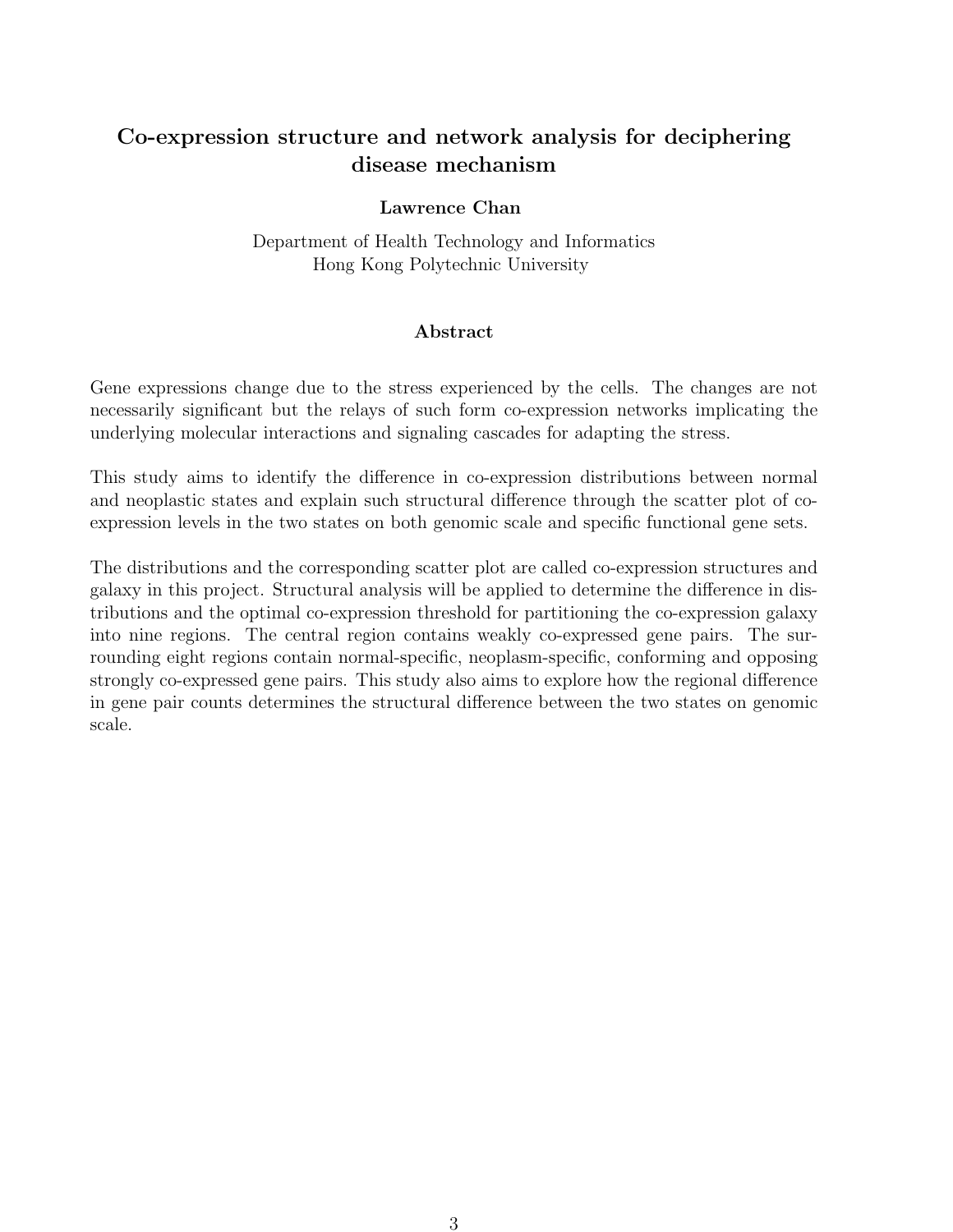# Nonlinear error correction model with multiple regimes and multiple thresholds cointegration

## N.H. Chan and Man Wang

Department of Statistics The Chinese University of Hong Kong, Hong Kong

## Abstract

Nonlinear error correction models (ECM) with multiple regimes have been widely used in finance and statistics. These models encompass the multiple threshold vector ECM as a special case. In this paper, the asymptotic properties of the least squares estimator of a nonlinear ECM with multiple regimes are established. For threshold cointegrated modeled of a threshold vector ECM, estimation procedures based on the least squares principle are examined. Both least squares and smoothed least squares estimations are studied and their asymptotic theories are established. In particular, the super-consistency of the least squares methods of the cointegration vector and the threshold parameters are developed. Simulation results confirm the theoretical findings.

Research supported in part by grants from HKSAR-RGC-GRF.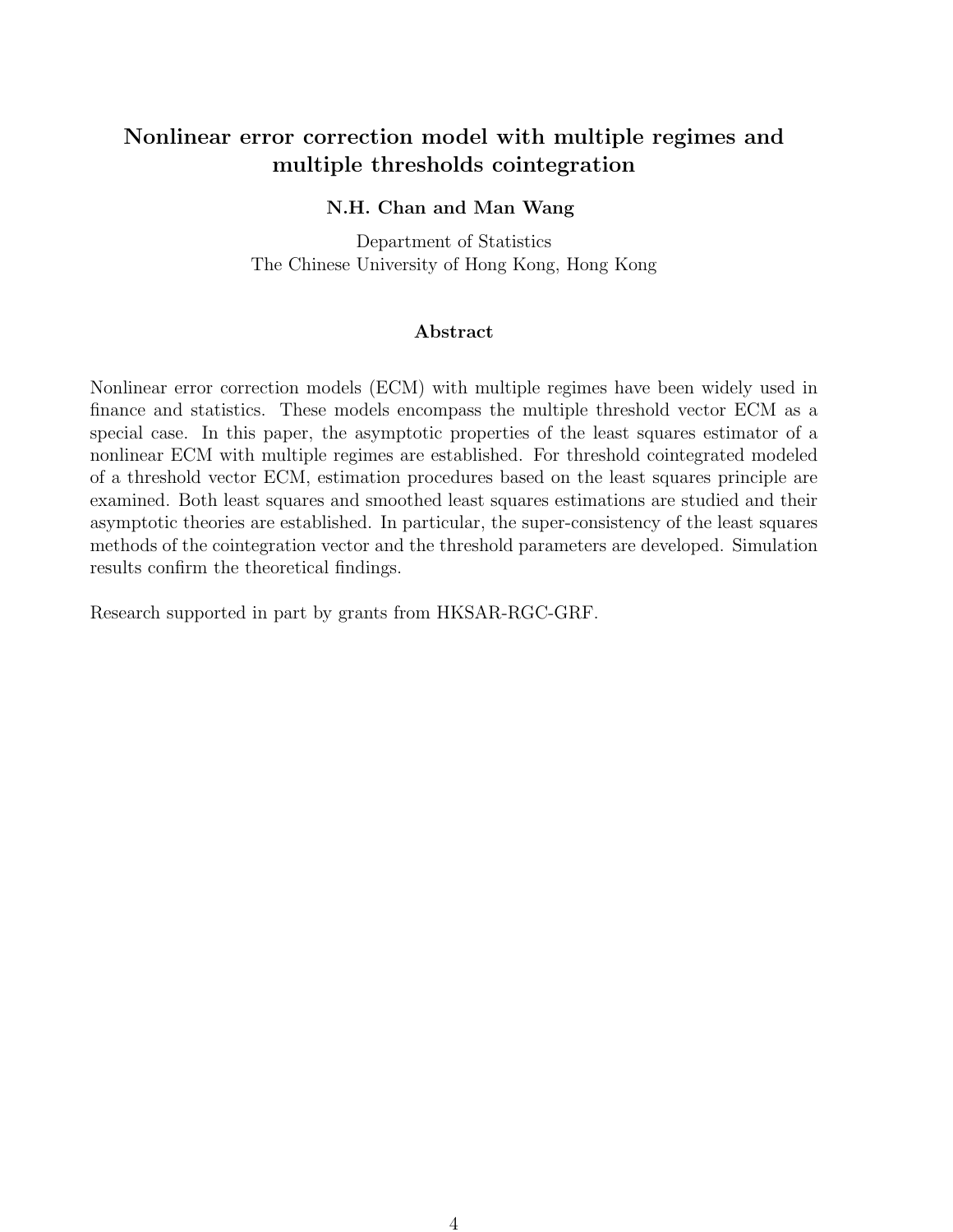## EM-test for finite mixture models

### Jiahua Chen

Department of Statistics University of British Columbia, Vancouver, BC, Canada V6T 1Z4

#### Abstract

In many scientific investigations, a population can often be divided into more homogeneous sub-populations. A finite mixture model is then a useful model. Inference on the mixing structure has been an important problem in various disciplines. Developing valid and effective statistical inference procedures on the mixing distribution has been technically challenging. Classical procedures often have sophisticated asymptotic properties which render them useless in applications. Recently, we invent a class of EM-tests that are advantageous in many respects. For a large number of finite mixture models, we have successfully designed corresponding EM-tests whose limiting distributions are easier to derive mathematically, simple for implementation in data analysis. The simulation indicates that the limiting distributions have good precision at approximating the finite sample distributions. A general procedure of selecting tuning parameters has also been developed.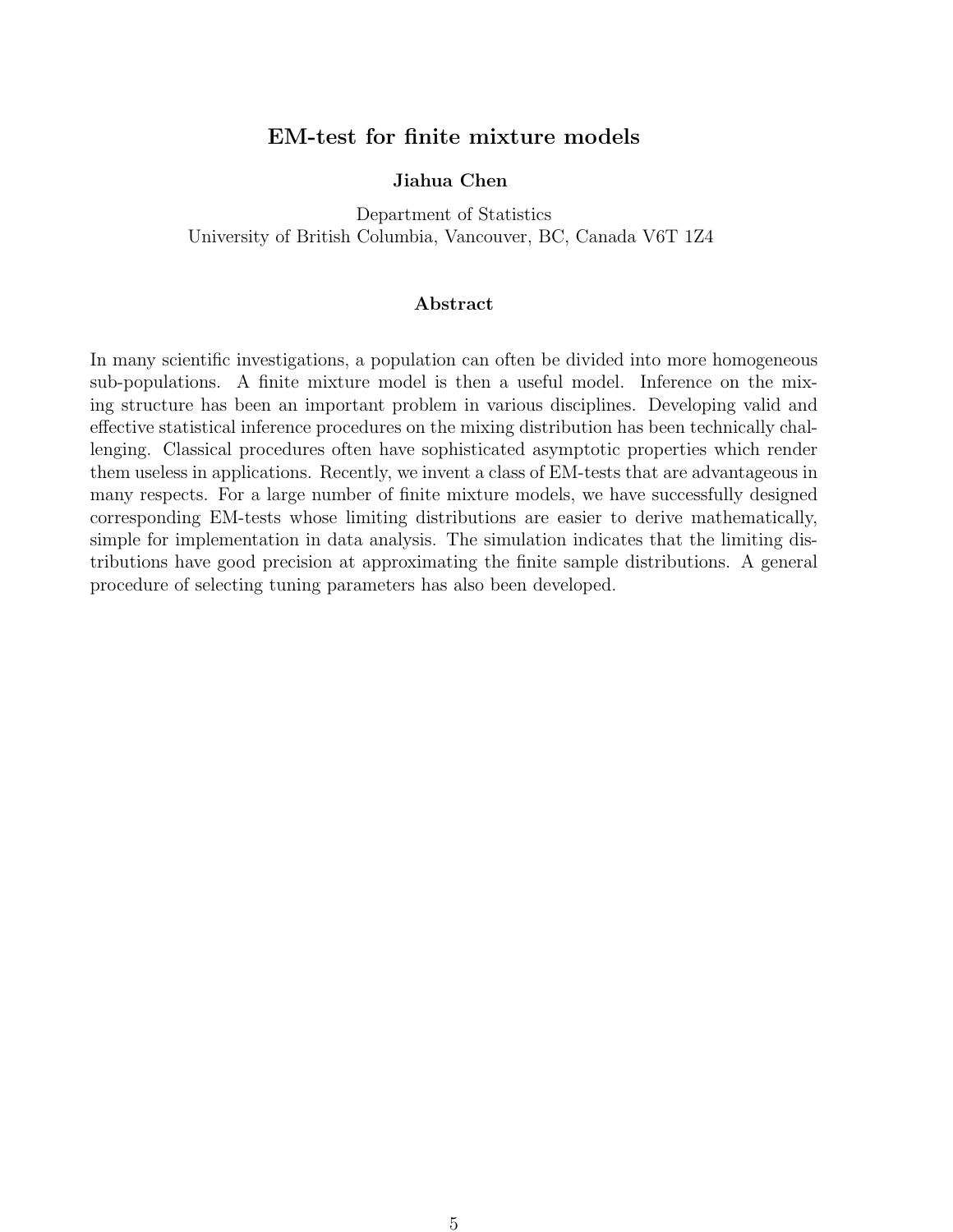# Classification using function scraps

## Peter Hall

Department of Mathematics & Statistics The University of Melbourne, Parkville, VIC, 3010, Australia

## Abstract

Function scraps are fragments of 'whole' curves that are, at least conceptually, conventional random functions defined over a common domain. In particular, a function scrap is observed only over a subinterval of the common domain, and the subintervals are generally different for different scraps. Functional data of this type are increasingly common. We shall suggest new methods for reconstructing the whole functions, and for classifying function scraps.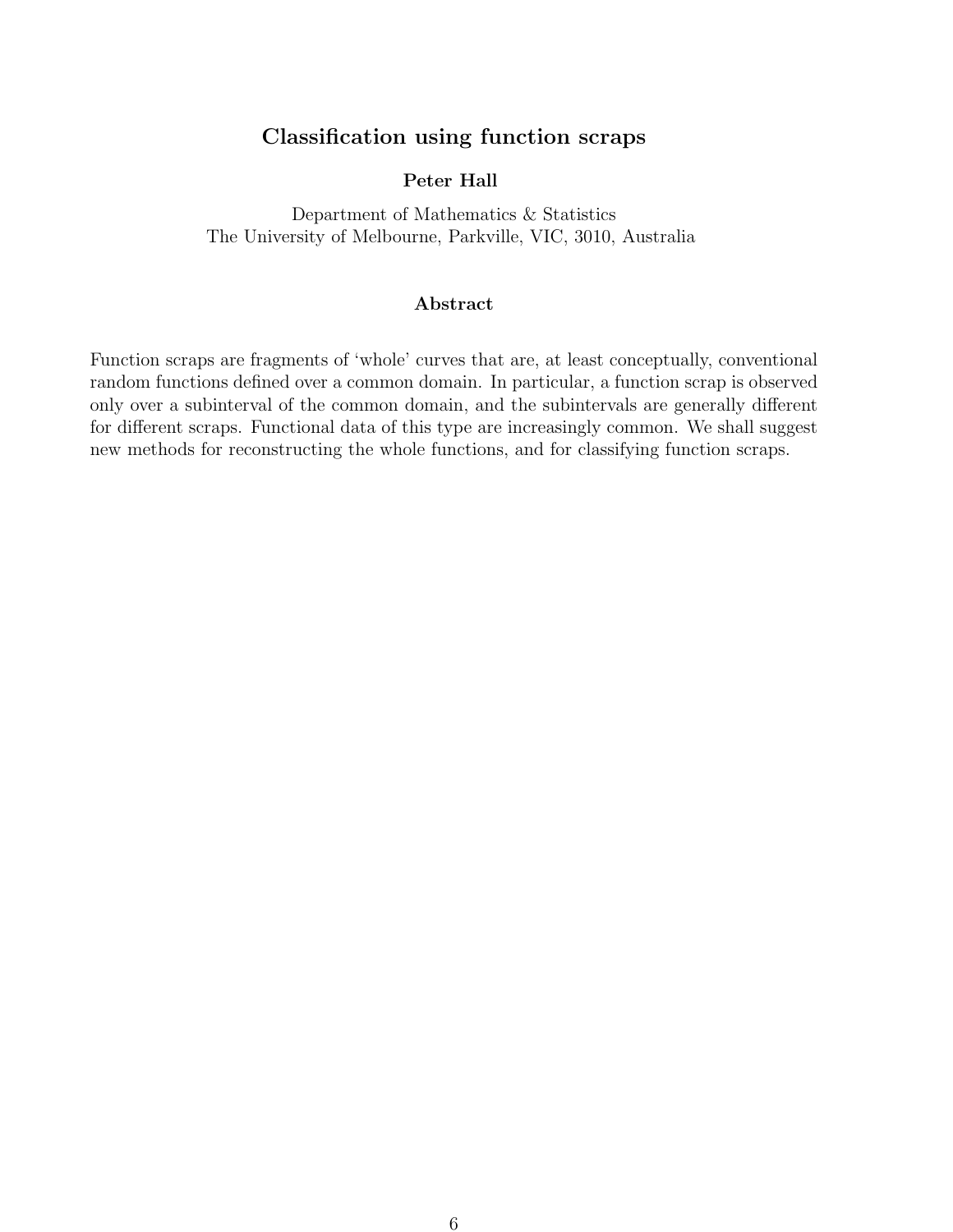## Concave group selection in high-dimensional models

## Jian Huang

Department of Statistics and Actuarial Science University of Iowa, Iowa City, IA 52242, USA

#### Abstract

Grouping structures arise naturally in many high-dimensional data analysis problems. In this talk, we present a class of group selection methods that respect such structures in parameter estimation and variable selection. These methods use the composition of a concave function and the Euclidean norm of the coefficients in each group as the penalty for selection and estimation. Under certain sparsity and regularity conditions, they possess an oracle property, meaning that with high probability they yield solutions that are equal to the oracle estimator under the unknown true model. This result holds even when the number of groups exceeds the sample size. We derive a group coordinate descent algorithm for computing the solution paths of group estimators. This algorithm takes advantage of the closed form expressions of the estimators for a single group model and is efficient in high-dimensional settings. We also discuss the applications of group selection in several statistical modeling and data analysis problems.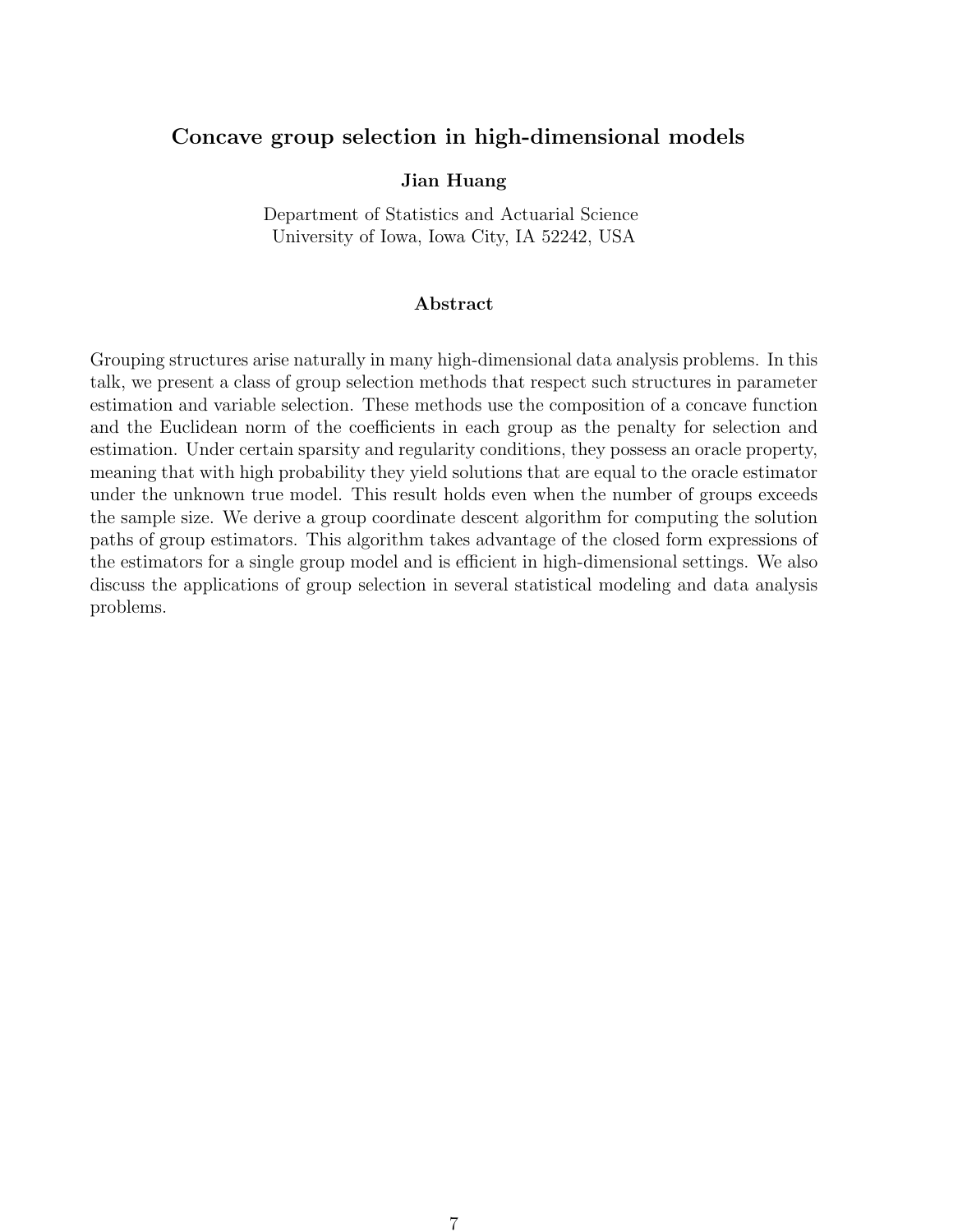# NMR peak picking through wavelet transform and volume filtering

## Bing-Yi Jing

Department of Mathematics Hong Kong University of Science & Technology

### Abstract

Nuclear magnetic resonance (NMR) has been widely used as a powerful tool to determine the three-dimensional structures of proteins in vivo. However, the post-spectra stage of NMR structure determination usually involves a tremendous amount of time and expert knowledge, which includes peak picking, chemical shift assignment, and structure calculation steps. We propose WaVPeak, a fully automatic peak detection method. WaVPeak applies wavelet smoothing and then use volumes around its smoothed peaks to filter out the false peaks. WaVPeak can detect weak peaks which are the ones the NMR spectroscopists need the most help to deal with. Experimental results demonstrate that WaVPeak achieves better results than some alternatives. We will also discuss how to employ Benjamini-Hochberg procedure to determine how many peaks to select automatically.

The work is jointly conducted with Prof. Xin GAO and others.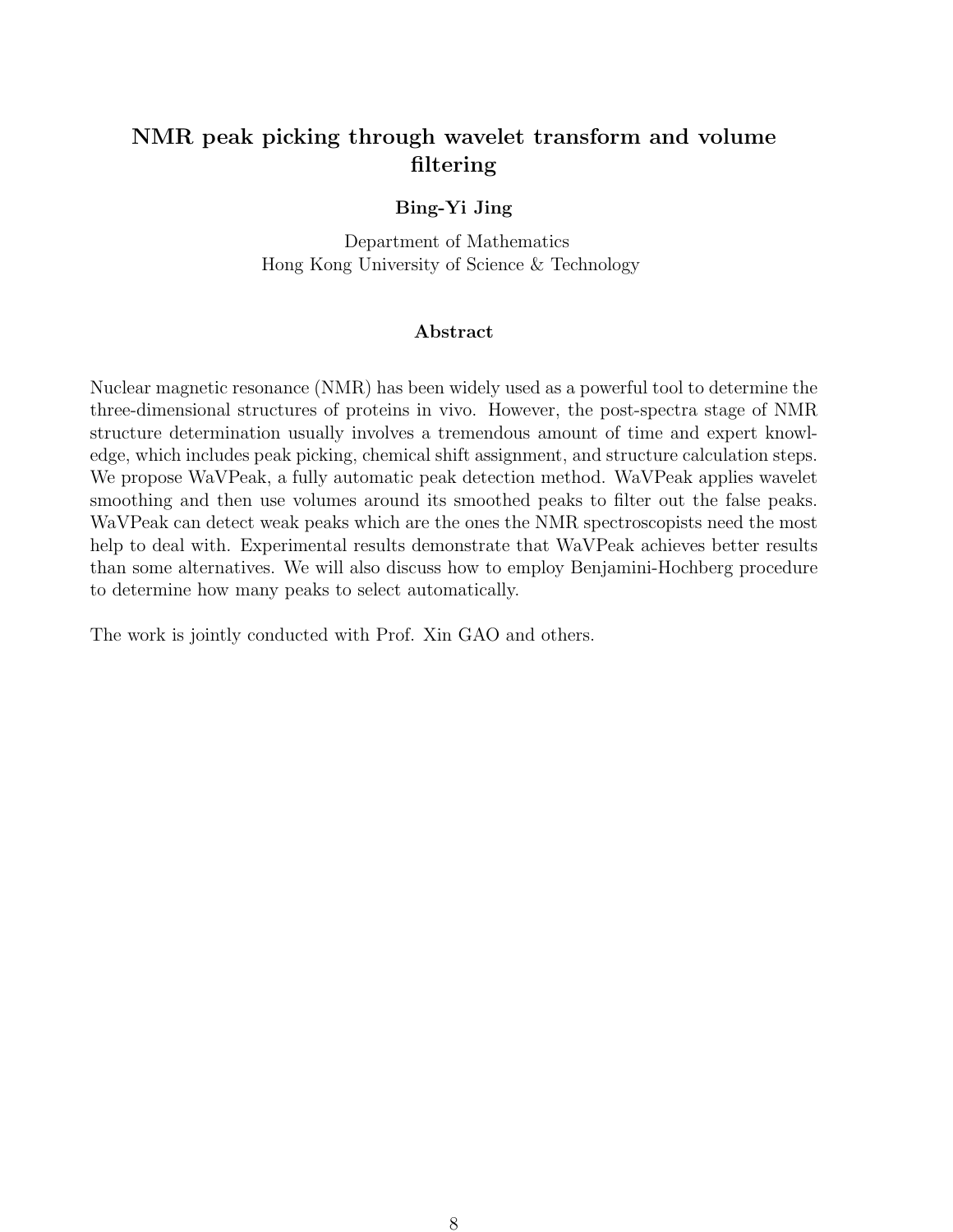# Threshold regression for analysis of time-to-event data: with connection to proportional hazard model and applications

## Mei-Ling Ting Lee

Department of Epidemiology and Biostatistics University of Maryland at College Park

### Abstract

The proportional hazards (PH) assumption required by the Cox model is not appropriate in some applications. Moreover, PH regression focuses mainly on hazard ratios and thus does not offer many insights into underlying determinants of survival. Threshold regression (TR) is an alternative methodology that is not built on consideration of hazards.

Threshold regression methodology is based on the concept that the degradation of a machine or a patient's health status follows a stochastic process. For engineering applications, the degradation can often be observed. For medical research, a patient's health status is a complex unobservable process. The onset of disease, or death, occurs when the process first reaches a failure threshold (i.e., a first hitting time). Instead of calendar time, analytical time (also called operational time) can be included in TR regression. The TR model is intuitive and does not require the proportional hazards assumption. It thus provides an important alternative for analyzing time-to-event data.

In this talk, we discuss the connections between these two regression methodologies. A case demonstration is used to highlight the greater understanding of scientific foundations that TR can offer in comparison to PH regression. Applications will also be demonstrated.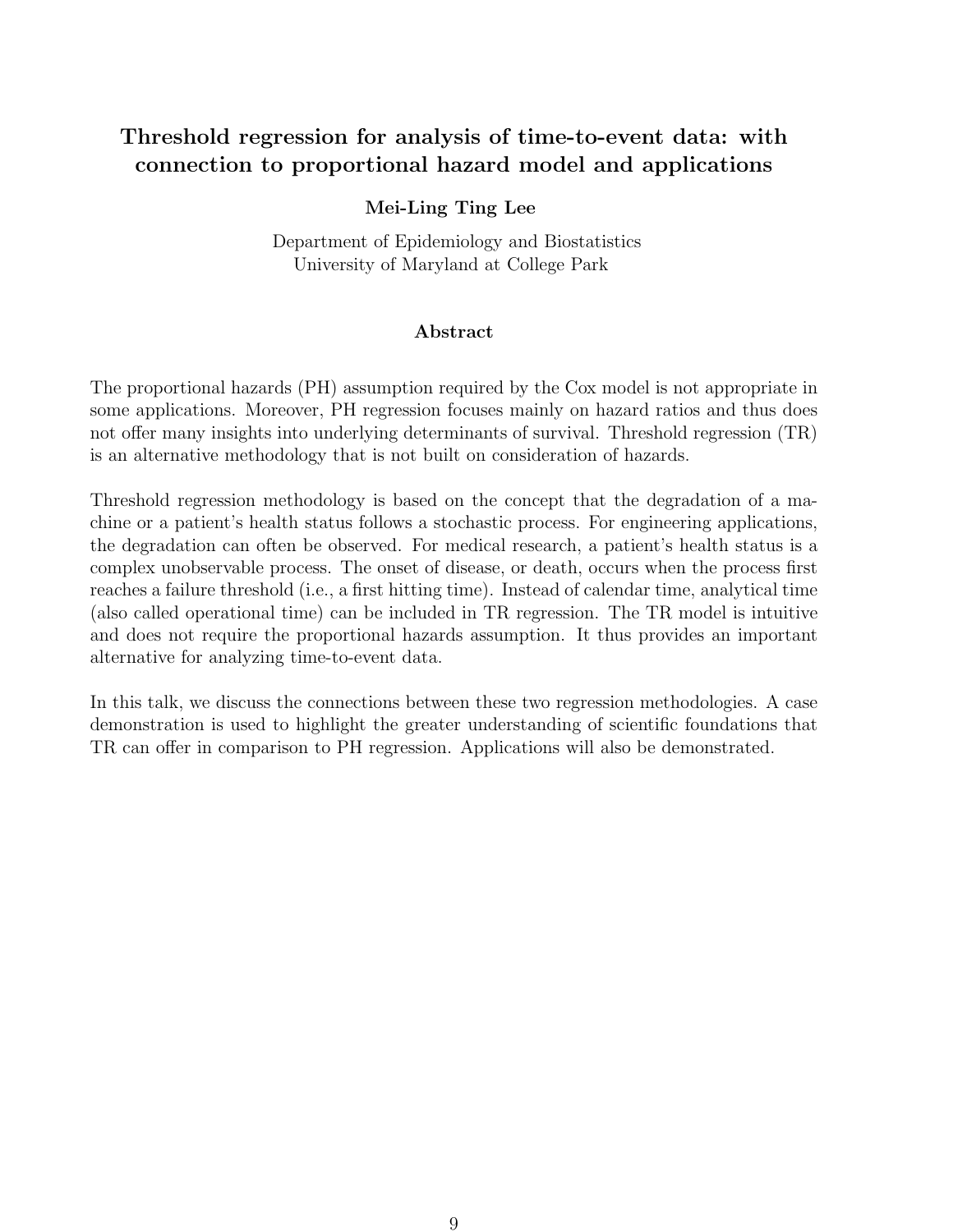## On buffered time series models

## Wai Keung Li

Department of Statistics and Actuarial Science University of Hong Kong

#### Abstract

We extend the classical threshold models via the regime switching mechanism mimicking a climatological example. It leads to a new model, which is called the buffered threshold model since there is a buffer zone for the model to switch regimes. This paper concentrates on the self-exciting buffered threshold autoregressive (BAR) model, and a sufficient condition is given for the geometric ergodicity of the two-regime BAR process. The conditional least squares estimation is considered for the BAR model, and its asymptotic properties including the strong consistency and the asymptotic distributions are also derived. Monte Carlo experiments give further support to the methodology developed for the new model, and two empirical examples demonstrates the importance of the BAR model.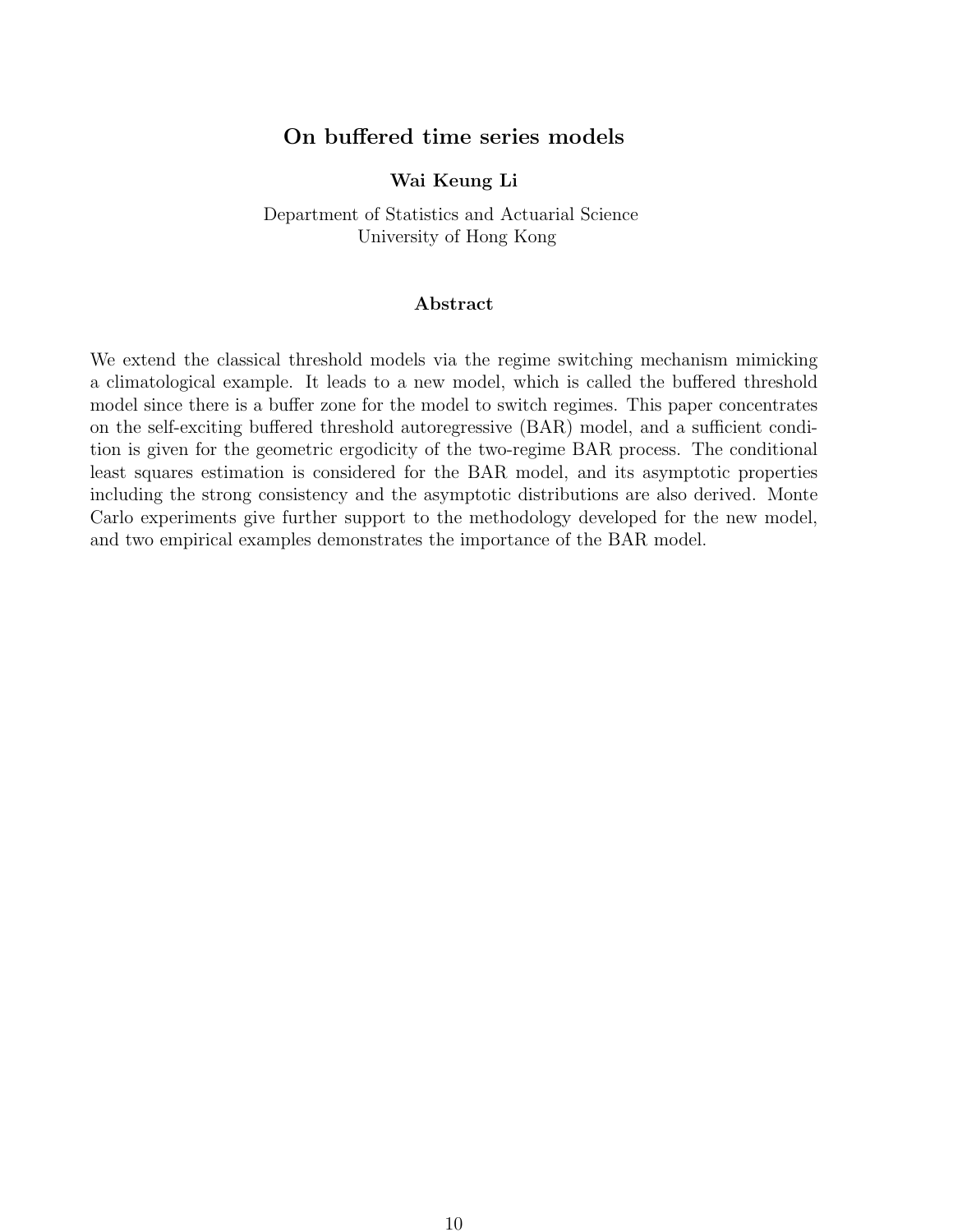# Variable selection and estimation in generalized linear models with the seamless  $L_0$  penalty

## Xihong Lin

Department of Biostatistics Harvard University

#### Abstract

We propose variable selection and estimation in generalized linear models using the seamless (SELO) penalized likelihood approach. The SELO penalty is a smooth function that very closely resembles the discontinuous L0 penalty. We develop an efficient algorithm to fit the model, and show that the SELO-GLM procedure has the oracle property in the presence of a diverging number of variables. We propose a Bayesian Information Criterion (BIC) to select the tuning parameter. We show that under some regularity conditions, the proposed SELO-GLM/BIC procedure consistently selects the true model. We perform simulation studies to evaluate the finite sample performance of the proposed methods. Our simulation studies show that the proposed SELO-GLM procedure has a better finite sample performance than several existing methods, especially when the number of variables is large and the signals are weak. We apply the SELO-GLM to analyze a breast cancer genetic dataset to identify the SNPs that are associated with breast cancer risk.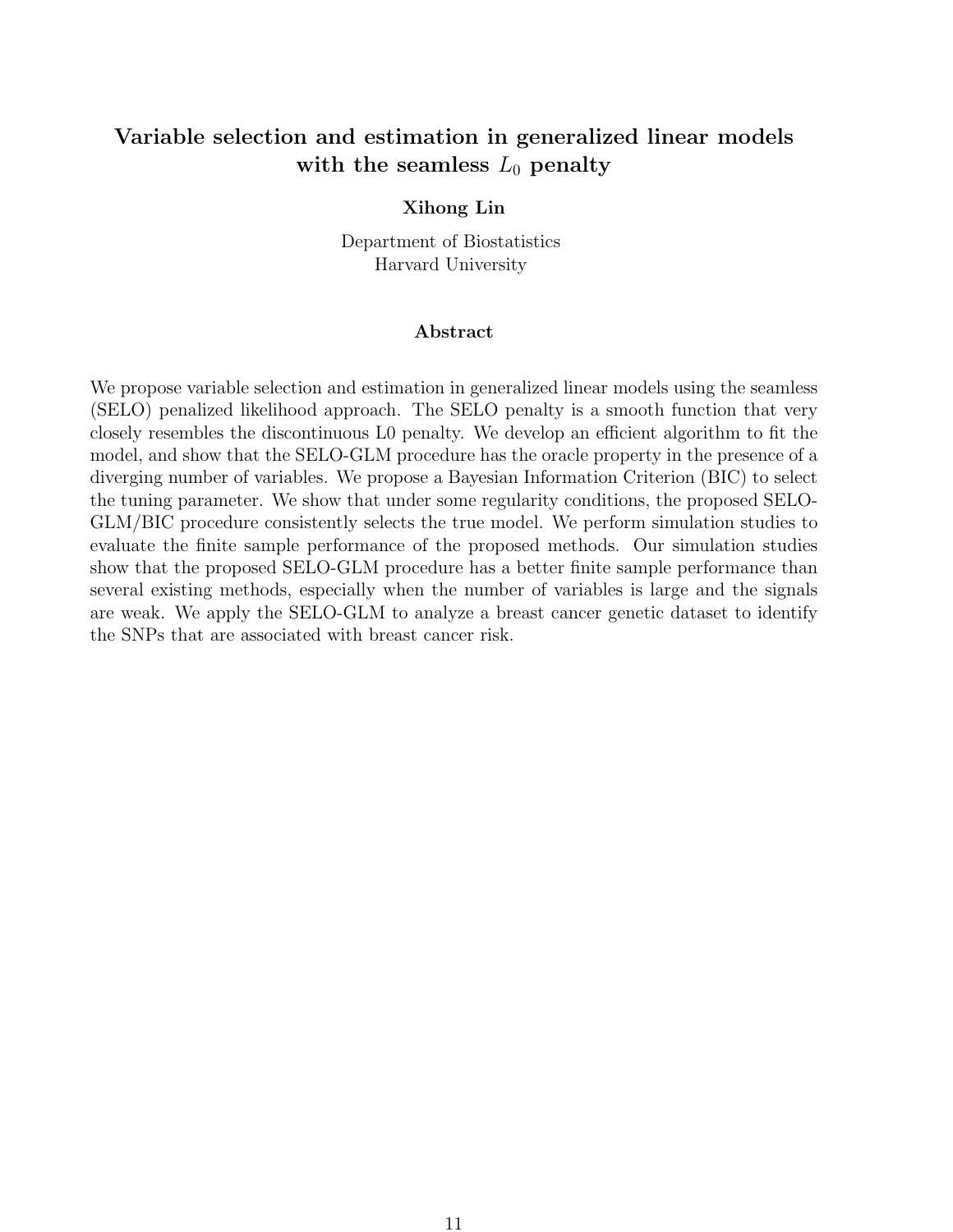# Likelihood ratio tests for the structural change of an  $AR(p)$ model to a threshold AR(p) model

## Ke Zhu and Shiqing Ling

Department of Mathematics Hong Kong University of Science and Technology

## Abstract

This paper considers the likelihood ratio (LR) test for the structural change of an AR model to a threshold AR model. Under the null hypothesis, it is shown that the LR test converges weekly to the maxima of a two-parameter vector Gaussian process. Using the approach in Chan and Tong (1990) and Chan (1991), we obtain a parameter-free limiting distribution. This distribution is novel and its percentage points are tabulated via a Monte Carlo method. Simulation studies are carried out to access the performance of the LR test in the finite sample and a real example is given.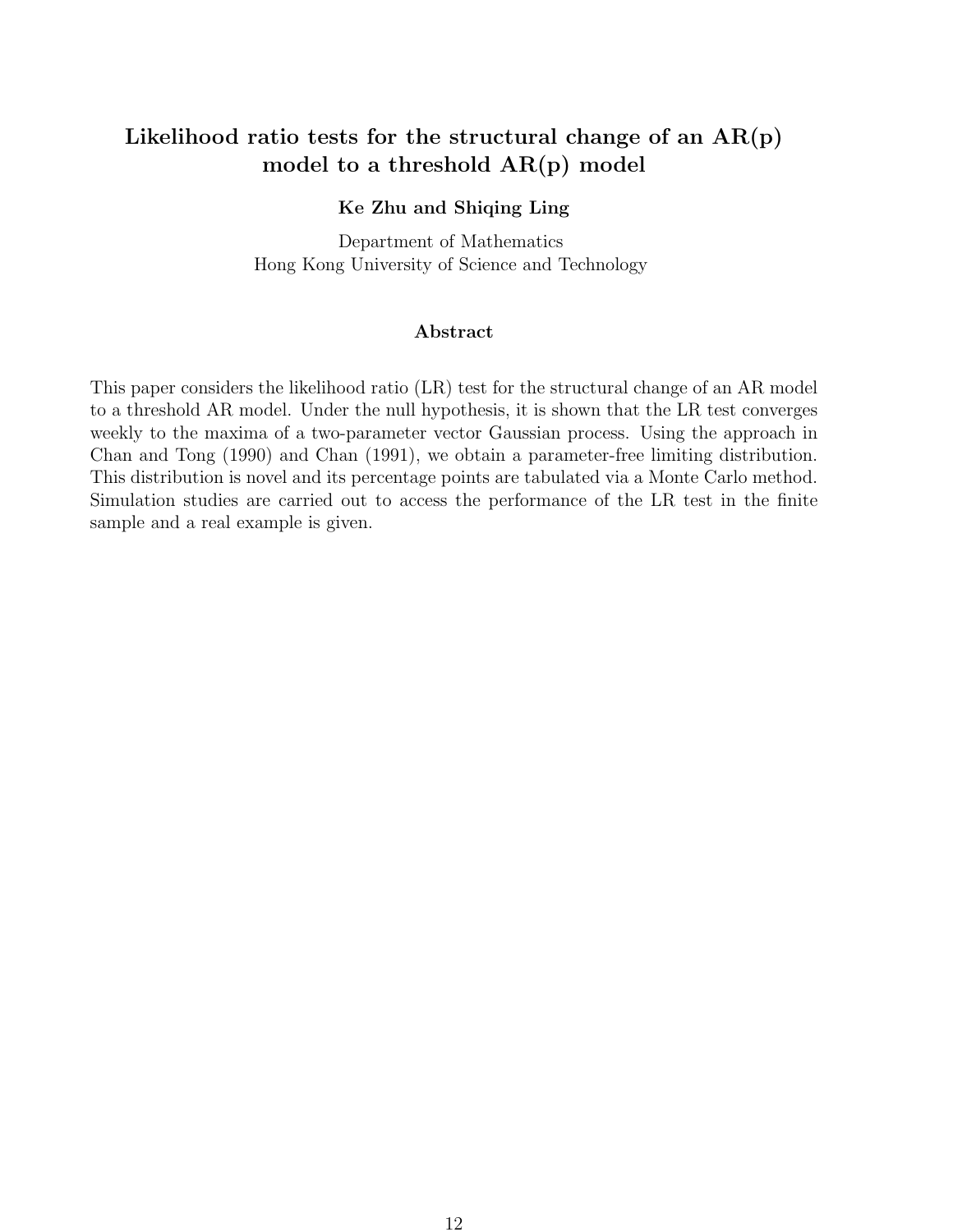# Nonparametric estimation for dependent interval-censored failure time data

### Jianguo Sun

Department of Statistics University of Missouri, Columbia, Missouri 65211, USA

## Abstract

Nonparametric estimation of a survival function is one of the most commonly asked questions in the analysis of failure time data and for this, a number of procedures have been developed under various types of censoring structures (Kalbfleisch and Prentice, 2002). In particular, several algorithms are available for interval-censored failure time data with independent censoring mechanism (Sun, 2006; Turnbull, 1976). In this talk, we discuss the intervalcensored data where the censoring mechanism may be related to the failure time of interest and some procedures are investigated.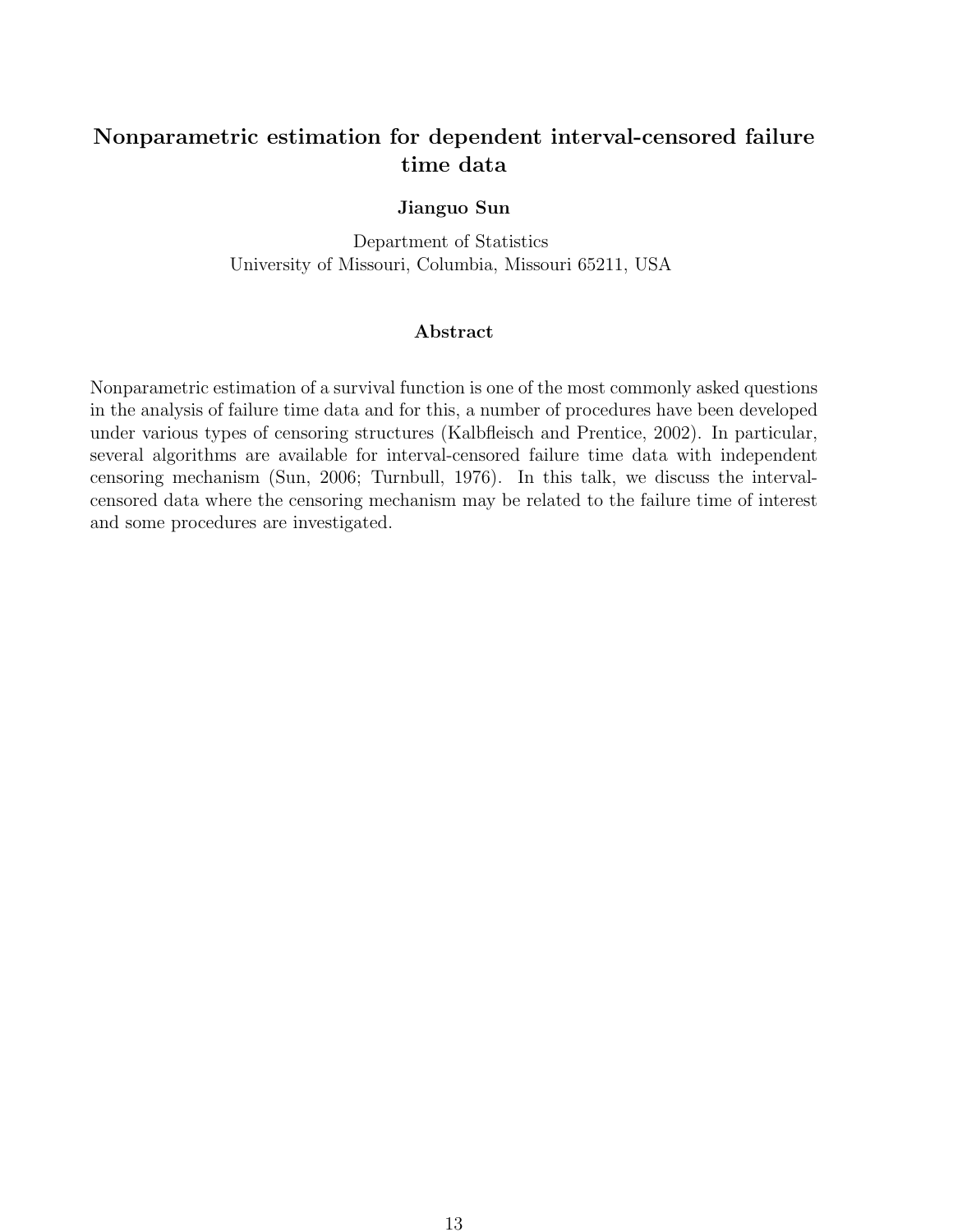## An alternative GARCH-in-mean model

## Heung Wong

Department of Applied Mathematics The Hong Kong Polytechnic University

## Abstract

We generalize the semi-parametric GARCH-in-mean model of Christensen, Dahl and Iglesias (2012). The generalized model allows one to take the asymmetric factor into account when describing the conditional volatility. The improved estimation adopts the local polynomial approximation, which is of more flexibility as compared to the original local constant approximation. Under some regularity conditions, it can be shown that the parametric estimator is consistent. Simulations show that the estimation works well and empirical studies justify the model generalization.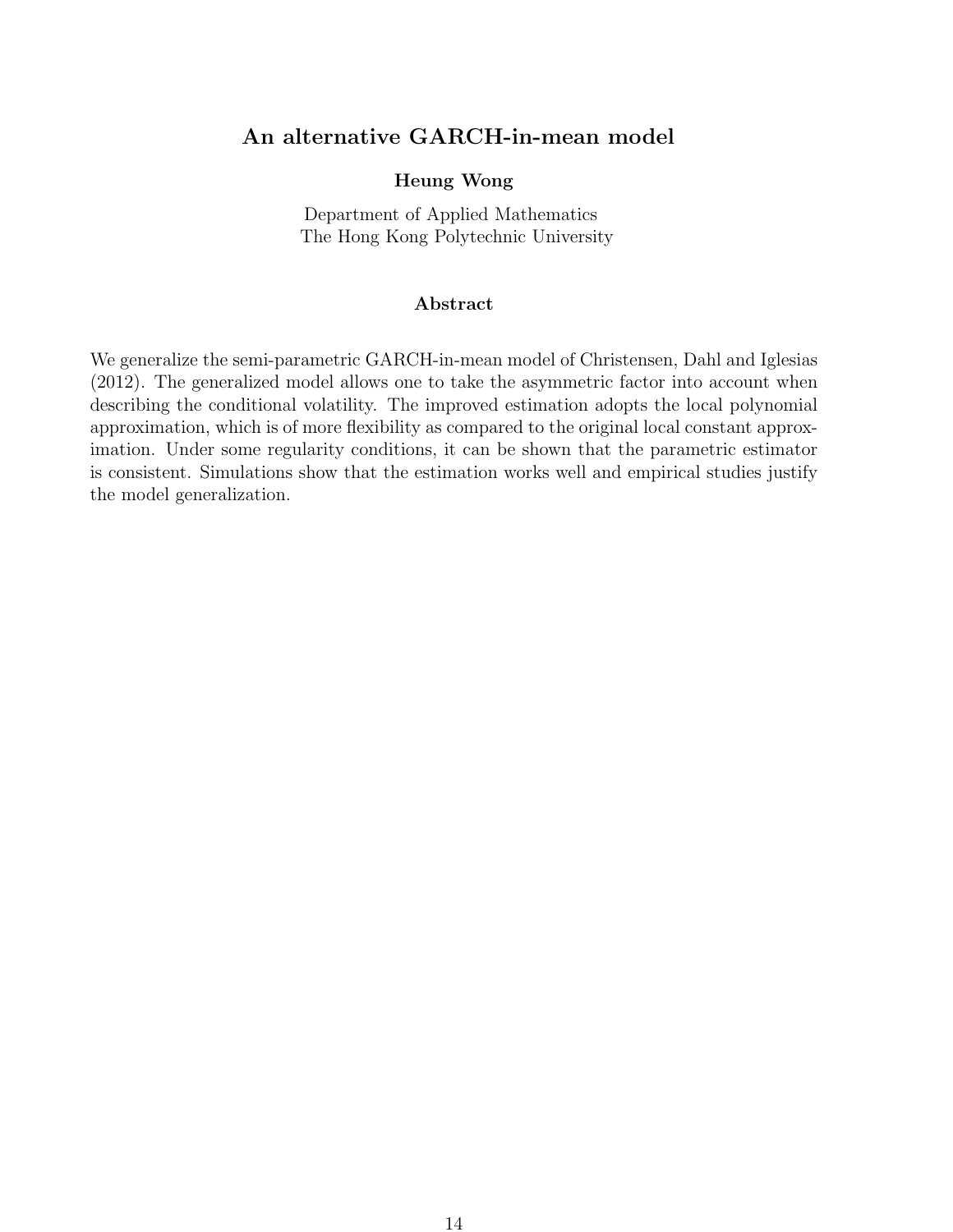# Semiparametric transformation models under biased sampling schemes

## Zhiliang Ying

Department of Statistics Columbia University, New York, NY 10027, USA

## Abstract

We propose a unified estimation method for semiparametric linear transformation models under general biased sampling schemes. The new estimator is obtained from a set of counting process-based unbiased estimating equations, developed through a general weighting scheme that offsets the sampling bias. It is asymptotically normal with a closed-form formula for the limiting variance whose plug-in estimator is consistent. We demonstrate the unified approach through the special cases of truncation, length-bias, case-cohort design among others. Simulation studies and applications to real data sets are presented.

This is joint work with Jane Paik Kim, Wenbin Lu and Tony Sit.